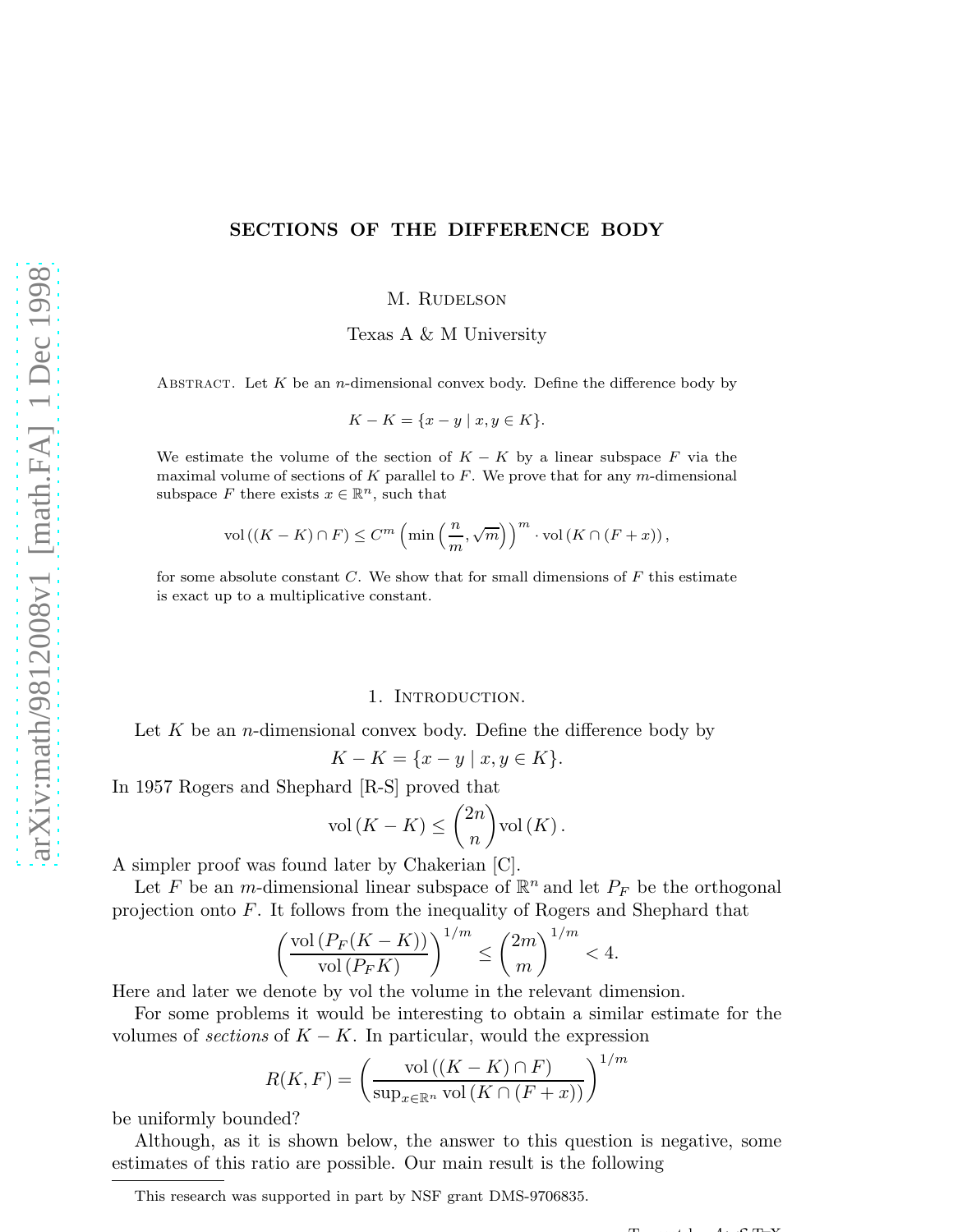### 2 M. RUDELSON

**Theorem 1.** Let  $K \subset \mathbb{R}^n$  be a convex body and let  $F \subset \mathbb{R}^n$  be an m-dimensional subspace. Then

$$
\text{vol}\left((K-K)\cap F\right) \leq C^m \varphi^m(m,n) \cdot \sup_{x\in\mathbb{R}^n} \text{vol}\left(K\cap (F+x)\right),
$$

where

$$
\varphi(m, n) = \min\left(\frac{n}{m}, \sqrt{m}\right).
$$

Here and later C denotes an absolute constant whose value may change from line to line.

This result can be applied to estimating the Banach – Mazur distance between two non-symmetric convex bodies. To use random rotations for such an estimate one has to put the bodies into some specific positions. This can be achieved by comparison of the positions of the difference body and the body itself. We are going to present the details in a separate paper.

It follows from Theorem 1 that  $R(K, F)$  is bounded for m proportional to n and for a small m. This suggests that  $R(K, F)$  should be bounded for all dimensions. Surprisingly, this is not the case. Namely, the following Theorem implies that for some body  $K \subset \mathbb{R}^n$  and  $F \subset \mathbb{R}^n$ ,  $\dim(F) = m$ 

$$
R(K, F) \ge c\sqrt{\log n}
$$

when  $c \log n \le m \le n^{\alpha}$  and  $\alpha \in (0, 1)$ .

**Theorem 2.** For any  $m < n$  there exists a convex body  $K \subset \mathbb{R}^n$  and a subspace  $F \subset \mathbb{R}^n$  of dimension m such that for any  $x \in \mathbb{R}^n$ 

$$
\text{vol}\left((K-K)\cap F\right)\geq C^m\psi^m(m,n)\cdot \text{vol}\left(K\cap (F+x)\right),
$$

where

$$
\psi(m, n) = \min\left(\sqrt{\log\left(\frac{n}{m} + 1\right)}, \sqrt{m}\right).
$$

Notice that Theorem 2 implies that the estimate obtained in Theorem 1 is exact for  $m \leq c \log n$ .

Acknowledgment. The author thanks F. Barthe and the referees for their valuable remarks.

## 2. Upper estimate.

The proof of Theorem 1 consists of two steps. First we reduce the problem to a question of comparing the volume of projection and the volume of parallel sections of a certain convex body. Then we use the Rogers – Shephard inequality and the John decomposition to complete the proof.

Denote by  $V_m(D)$  the m-th intrinsic volume of a body D [S]. Consider the following integral

$$
I(K, F) = \int_F V_m\big(K \cap (K + x)\big)dx.
$$

To prove the Theorem we shall estimate  $I(K, F)$  from above and from below.

For the lower estimate we apply the following Lemma due to Chakerian [C].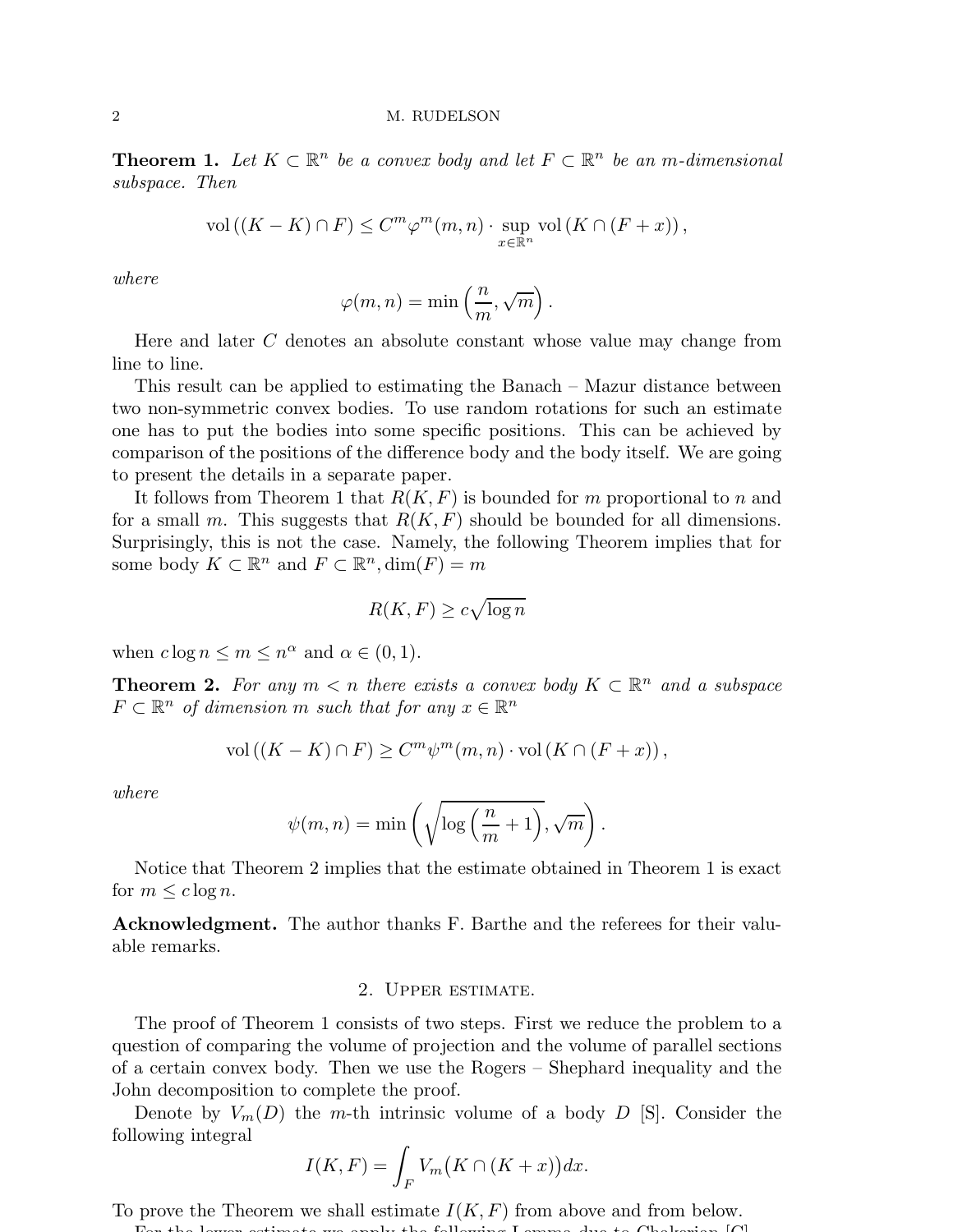**Lemma 1.** Let  $B \subset \mathbb{R}^m$ ,  $0 \in B$  be a convex body. Let  $h : B \to \mathbb{R}$  be a non-negative concave function and let  $f : \mathbb{R} \to \mathbb{R}$  be increasing. Then

$$
\int_B f(h(x))dx \ge m \cdot \text{vol}(B) \cdot \int_0^1 f(t \cdot h(0))(1-t)^{m-1}dt. \qquad \Box
$$

For  $x \in F$  let

$$
h(x) = V_m^{1/m}(D_x(K)), \qquad f(t) = t^m,
$$

where

$$
D_x(K) = K \cap (K + x)
$$

It follows from the Alexandrov – Fenchel inequality that the intrinsic volumes satisfy the General Brunn – Minkowski inequality. Namely, for any two bodies  $B, D$  and for any number  $0 \leq \lambda \leq 1$ 

(1) 
$$
V_m^{1/m}(\lambda B + (1 - \lambda)D) \ge \lambda V_m^{1/m}(B) + (1 - \lambda)V_m^{1/m}(D)
$$

[S, Th. 6.4.3, p.339]. Since for any  $x, \bar{x}$ 

$$
\lambda D_x(K) + (1 - \lambda)D_{\bar{x}}(K) \subset D_{\lambda x + (1 - \lambda)\bar{x}}(K),
$$

it follows from (1) that  $h(x)$  is a concave function. By Lemma 1,

$$
\int_{(K-K)\cap F} h^m(x) dx \ge m \cdot \text{vol}\left((K-K)\cap F\right) \cdot \int_0^1 \left(t \cdot h(0)\right)^m \cdot (1-t)^{m-1} dt
$$

$$
= \text{vol}\left((K-K)\cap F\right) \cdot h^m(0) \cdot \binom{2m}{m}^{-1}.
$$

So, we get that

$$
\text{vol}\left((K-K)\cap F\right) \le \binom{2m}{m} \cdot V_m^{-1}(K) \cdot \int_{(K-K)\cap F} V_m\big(K\cap (K+x)\big) \, dx
$$
\n
$$
\le 4^m \cdot V_m^{-1}(K) \cdot \int_F V_m\big(K\cap (K+x)\big) \, dx.
$$

To estimate  $I(K, F)$  we apply Crofton's formula [S, formula  $(4.5.9)$ , p. 235]. Let  $\mathbb{A}(n, n-m)$  be the set of all  $(n-m)$ -dimensional affine subspaces of  $\mathbb{R}^n$  and let  $\mu$ be the Haar measure on  $\mathbb{A}(n, n-m)$ . By Crofton's formula, we get

$$
V_m(K \cap (K+x)) = C_{n,m} \cdot \int_{\mathbb{A}(n,n-m)} \chi(K \cap (K+x) \cap E) d\mu(E),
$$

where  $C_{n,m}$  is a constant depending on n and m. By Fubini's theorem,

$$
I(K, F) = \int_{(K-K)\cap F} V_m(K \cap (K+x)) dx
$$
  
=  $C_{n,m} \cdot \int_F \int_{\mathbb{A}(n,n-m)} \chi(K \cap (K+x) \cap E) d\mu(E) dx$   
(3) 
$$
= C_{n,m} \cdot \int \text{mes } \{x \in F \mid (K+x) \cap (K \cap E) \neq \emptyset\} d\mu(E),
$$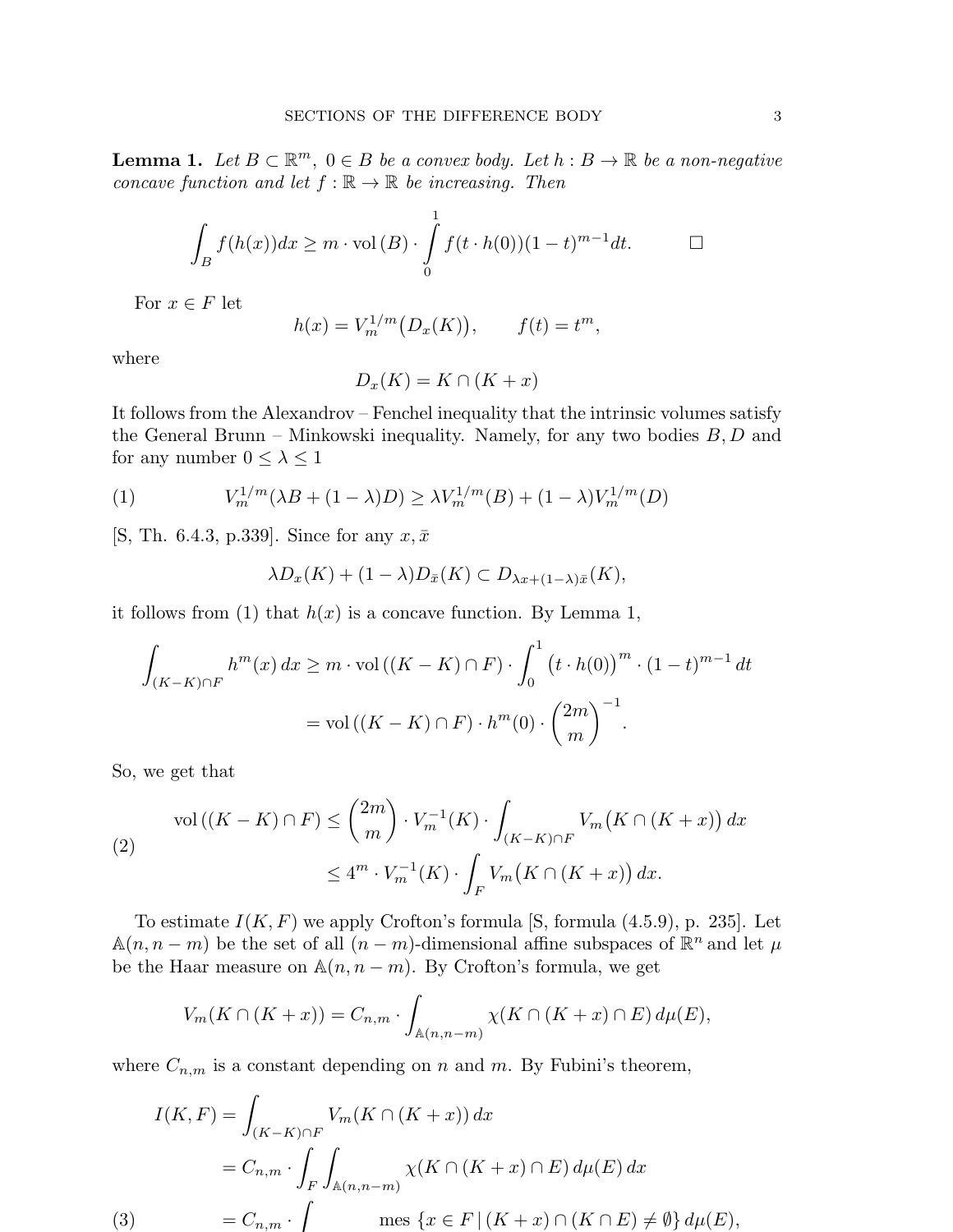## 4 M. RUDELSON

where mes is the Lebesgue measure on F. Let  $A_F$  be the set of all  $(n-m)$ -dimensional affine subspaces which are transversal to  $F$ :

$$
\mathbb{A}_F = \{ E \in \mathbb{A}(n, n-m) \mid \text{card } (E \cap F) = 1 \}.
$$

Since  $\mu(\mathbb{A}(n, n-m) \backslash \mathbb{A}_F) = 0$ , we can integrate in (3) only over  $\mathbb{A}_F$ . Then (3) can be estimated above by

$$
C_{n,m} \cdot \int_{\mathbb{A}_F} \chi(K \cap E) d\mu(E) \cdot \sup_{E \in \mathbb{A}_F} \text{mes } \{ x \in F \mid (K+x) \cap (K \cap E) \neq \emptyset \}
$$
  
=  $V_m(K) \cdot \sup_{E \in \mathbb{A}_F} \text{mes } \{ x \in F \mid (K+x) \cap (K \cap E) \neq \emptyset \}.$ 

To complete the proof of Theorem 1 we have to prove the following

**Claim.** For any m-dimensional linear subspace  $F \subset \mathbb{R}^n$  and any  $(n - m)$ -dimensional affine subspace  $E \subset \mathbb{R}^n$ , such that E and F intersect at one point only,

mes 
$$
\{x \in F \mid (K + x) \cap (K \cap E) \neq \emptyset\} \leq C^m \varphi^m(m, n) \cdot \sup_{y \in \mathbb{R}^n} \text{vol}((K + y) \cap F).
$$

Proof of the Claim. Since the statement of the Claim is invariant under translations, we may assume that  $E \cap F = \{0\}$ . Also, let  $T : \mathbb{R}^n \to \mathbb{R}^n$  be an invertible linear operator, such that  $T|_F = id$  and  $T|_E = F^{\perp}$ . The Claim is invariant under T, so we may assume that  $E$  and  $F$  are orthogonal.

Define

$$
Z = K \cap ((K \cap E) + F).
$$

Let  $P_E, P_F$  be orthogonal projections onto E and F respectively. We have

mes 
$$
\{x \in F | (K + x) \cap (K \cap E) \neq \emptyset\}
$$
  
= mes  $\{x \in F | K \cap ((K \cap E) - x) \neq \emptyset\}$   
= mes  $\left(P_F((K \cap (K \cap E) - F))\right) = \text{vol}(P_F(Z)).$ 

By the construction of  $Z$  we have

(4) 
$$
Z \cap E \subset P_E Z \subset P_E ((K \cap E) + F) = K \cap E = Z \cap E.
$$

Since  $Z \subset K$ , and  $\binom{n}{m}$  $\binom{n}{m} \leq e^m (n/m)^m$ , it is enough to prove that

(i) vol 
$$
(P_F(Z)) \leq {n \choose m} \cdot \sup_{y \in E} \text{vol}((Z + y) \cap F)
$$

and

(ii) 
$$
\text{vol}(P_F(Z)) \leq C^m m^{m/2} \cdot \sup_{y \in E} \text{vol}((Z+y) \cap F).
$$

*Proof of (i)*. By  $(4)$ ,

(5) 
$$
\operatorname{vol}(Z) \le \operatorname{vol}(P_E Z) \cdot \sup_{y \in E} \operatorname{vol}((Z + y) \cap F)
$$

$$
= \operatorname{vol}(Z \cap E) \cdot \sup \operatorname{vol}((Z + y) \cap F).
$$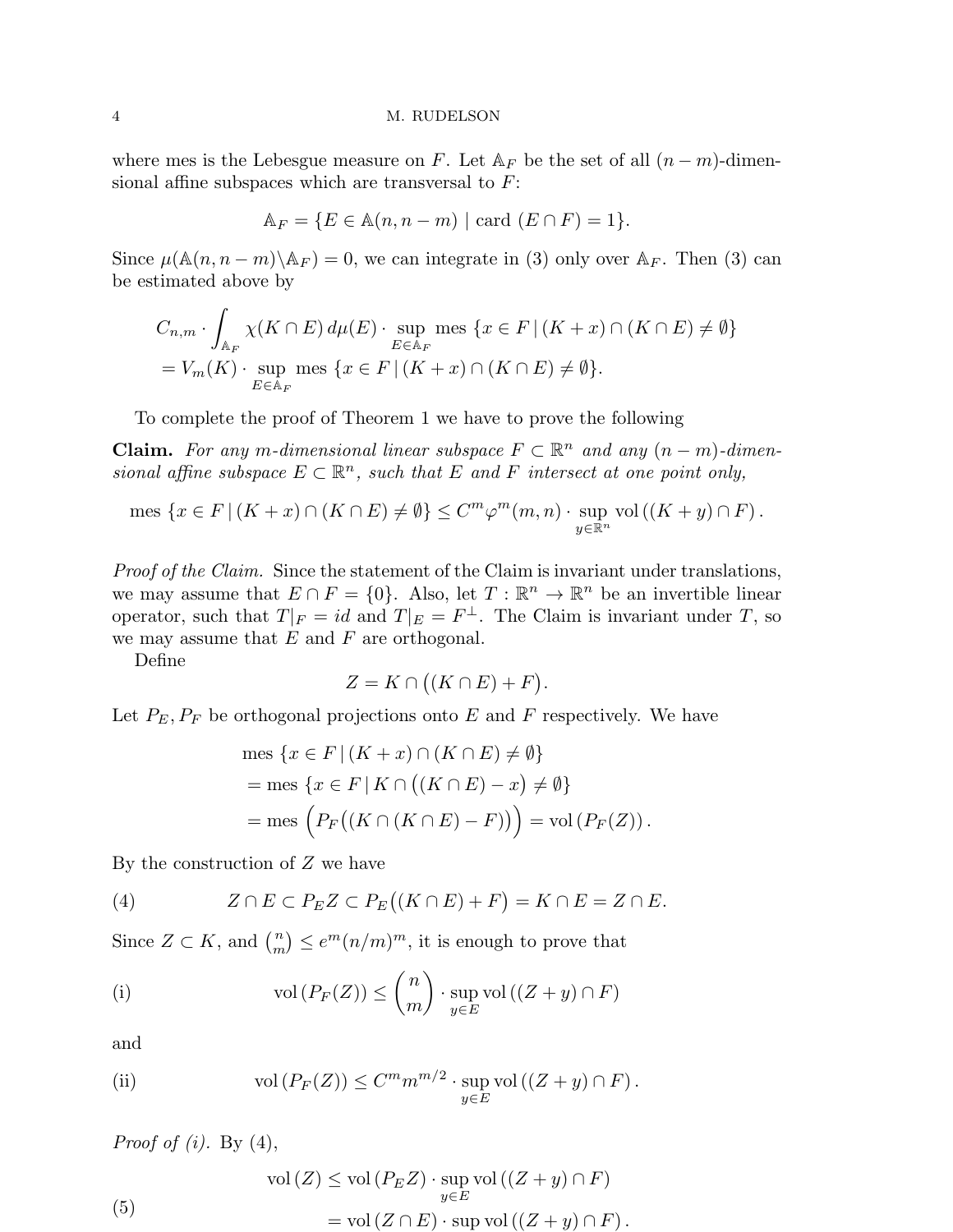From the other side, another inequality of Rogers and Shephard [R-S] implies that

(6) 
$$
\text{vol}(Z) \ge \binom{n}{m}^{-1} \cdot \text{vol}(P_F Z) \cdot \text{vol}(Z \cap E).
$$

Now (i) follows from the combination of (5) and (6).  $\Box$ 

Remark. Using the inequality (6) of Rogers and Shephard in the proof of (i) leads to a gap between the upper and lower estimates of  $\varphi(m, n)$ . Although the Rogers and Shephard inequality is exact, it holds as an equality for the bodies of the form  $Z = \text{conv}(Z \cap E, Z \cap F)$ , while for such bodies  $P_F(Z) = Z \cap F$ .

Proof of (ii). Without loss of generality we may assume that the ellipsoid of minimal volume containing  $P_F Z$  is  $B_2^m$ . Then there exists a John's decomposition of the identity operator. Namely, there exist  $M \leq (n+3)n/2$  contact points  $x_1, \ldots, x_M \in$  $S^{m-1} \cap Z$  and M positive numbers  $c_1, \ldots, c_M$  satisfying the following system of equations

$$
id = \sum_{i=1}^{M} c_i x_i \otimes x_i
$$

$$
0 = \sum_{i=1}^{M} c_i x_i.
$$

Here by *id* we denote the identity operator in  $\mathbb{R}^m$ .

Since  $x_i \in P_F Z$ , we can choose the points  $y_i \in P_E Z$  so that  $x_i + y_i \in Z$ . Define

.

$$
u = \sum_{i=1}^{M} \frac{c_i}{m} y_i
$$

Since

$$
\sum_{i=1}^{M} \frac{c_i}{m} = 1,
$$

 $u \in P_E Z = Z \cap E$ . Notice that  $y_1, \ldots, y_M \in Z$ . So,

$$
Z \cap (F+u) \supset \sum_{i=1}^{M} \frac{c_i}{m} \cdot (Z \cap (F+y_i))
$$
  

$$
\supset \sum_{i=1}^{M} \frac{c_i}{m} \cdot [y_i, y_i + x_i] = \left(\sum_{i=1}^{M} \frac{c_i}{m} \cdot [0, x_i]\right) + u
$$
  

$$
= \frac{1}{2} \cdot \left(\sum_{i=1}^{M} \frac{c_i}{m} \cdot [-x_i, x_i]\right) + u.
$$

Here  $\sum$  means the Minkowski sum and  $[x, y]$  denotes the segment joining x and y. Put

$$
W = \sum_{i=1}^{M} \frac{c_i}{m} \cdot [-x_i, x_i].
$$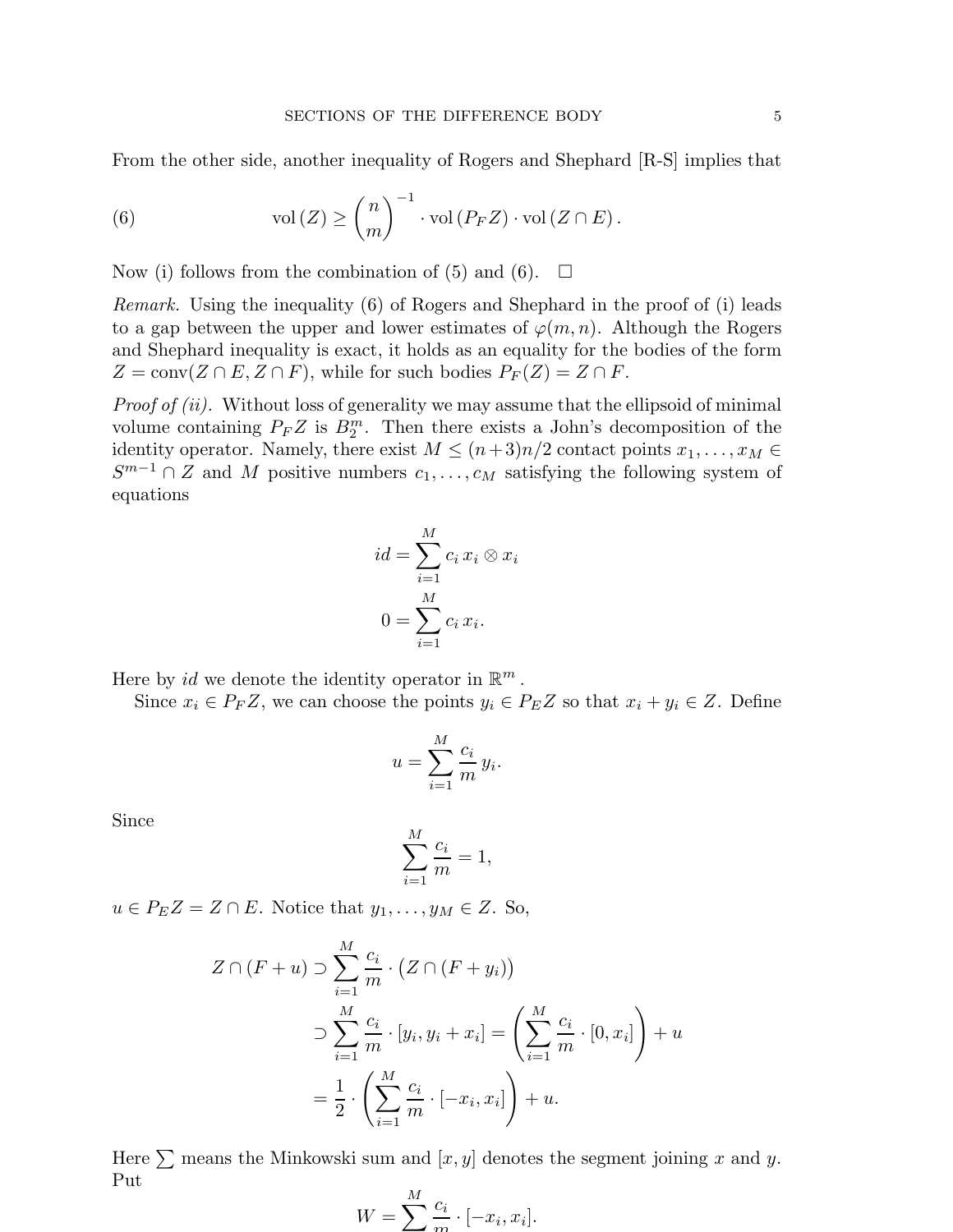Then, by [B, Lemma 4], we have

$$
vol(W) \ge 2^m m^{-m},
$$

so

$$
\text{vol}(P_F Z) \le \text{vol}(B_2^m) \le C^m m^{m/2} \cdot \text{vol}(W). \quad \Box
$$

Notice that  $\varphi(m,n) \leq n^{1/3}$ . So, we have the following immediate

**Corollary.** Let  $K \subset \mathbb{R}^n$  be a convex body and let  $F \subset \mathbb{R}^n$  be an m-dimensional subspace. Then

$$
\text{vol}\left((K - K) \cap F\right) \le \left(C \cdot n^{1/3}\right)^m \cdot \sup_{x \in \mathbb{R}^n} \text{vol}\left(K \cap (F + x)\right). \quad \Box
$$

# 3. Lower estimate.

We now turn to the proof of Theorem 2.

Assume first that  $n - m + 1 \ge 5^m$ . In this case we have to prove Theorem 2 for  $\psi(m,n) = \sqrt{m}$ . The assumption guarantees that one can find points  $z_1, \ldots, z_{n-m+1}$ on the unit sphere of F which form a  $(1/2)$ -net. Let  $j_1, \ldots, j_{n-m+1}$  be the vertices of the standard simplex in the space  $F^{\perp}$ . Put

$$
K = \text{conv}(j_1 \pm z_1, \ldots, j_{n-m+1} \pm z_{n-m+1}).
$$

Since

$$
(K-K)\cap F\supset 2\mathrm{conv}(\pm z_1,\ldots,\pm z_{n-m+1})\supset B_2^m,
$$

we have to prove that for any  $x \in \text{conv}(j_1, \ldots, j_{n-m+1})$ 

$$
\text{vol}(K \cap (F+x)) \le \left(\frac{c}{\sqrt{m}}\right)^m \text{vol}(B_2^m).
$$

Assume that

$$
x = \sum_{i=1}^{n-m+1} \lambda_i j_i,
$$

where

$$
\lambda_i \ge 0
$$
 and  $\sum_{i=1}^{n-m+1} \lambda_i = 1$ .

Then

$$
K \cap (F + x) = \sum_{i=1}^{n-m+1} \lambda_i [j_i - z_i, j_i + z_i] = \sum_{i=1}^{n-m+1} \lambda_i [-z_i, z_i] + x.
$$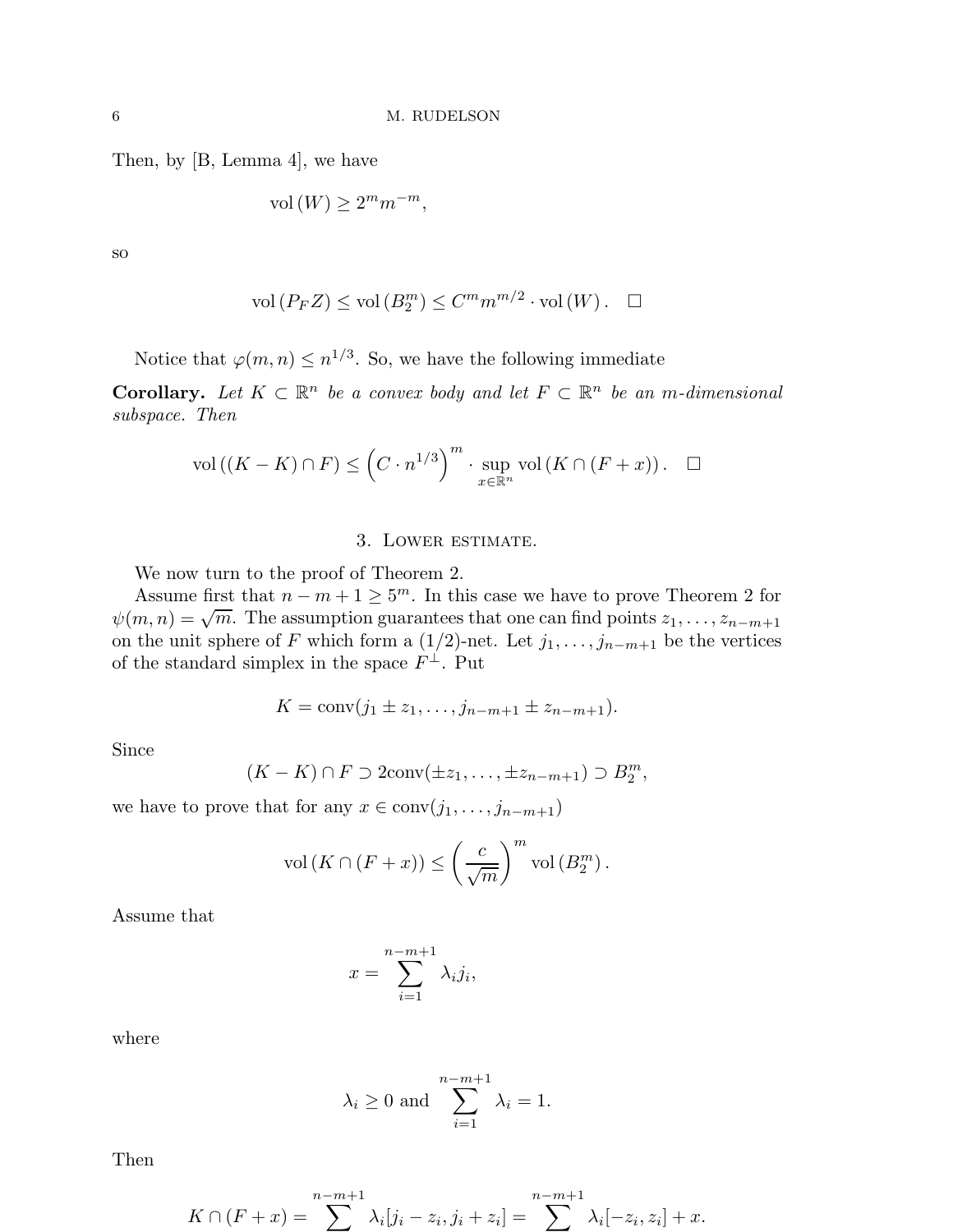Let  $T_1, \ldots, T_N \in O(m)$  be random rotations in  $\mathbb{R}^m$ . By the Brunn – Minkowski inequality

$$
\operatorname{vol}\left(K \cap (F+x)\right) \le \operatorname{vol}\left(\frac{1}{N} \sum_{s=1}^{N} T_s((K-x) \cap F)\right)
$$

$$
= \operatorname{vol}\left(\frac{1}{N} \sum_{s=1}^{N} \sum_{i=1}^{n-m+1} \lambda_i[-T_s z_i, T_s z_i]\right).
$$

For a sufficiently large N

$$
\frac{1}{N} \sum_{s=1}^{N} \lambda_i [-T_s z_i, T_s z_i] \subset \frac{2}{\sqrt{m}} B_2^m
$$

so (7) does not exceed

$$
\text{vol}\left(\frac{2}{\sqrt{m}}\sum_{i=1}^{n-m+1} \lambda_i B_2^m\right) = \text{vol}\left(\frac{2}{\sqrt{m}} B_2^m\right).
$$

Now assume that  $n - m + 1 < 5<sup>m</sup>$  and let k be the largest integer such that  $5^k \cdot (m/k) \leq n - m + 1$ . Since in this case  $k \leq c \log(n/m + 1)$ , it is enough to prove Theorem 2 for  $\psi(m,n) = \sqrt{k}$ . We shall use a construction which is similar to [F-J, p. 96–97]. Assume for simplicity that  $L = m/k$  is an integer. Let  $e_1, \ldots, e_m$  be an orthonormal basis of F. For  $l = 1, \ldots, L$  put

$$
F_l = \text{span } \{e_i \mid i = k(l-1)+1, \ldots, kl\}.
$$

Let  $z_1^l, \ldots, z_{N_l}^l$  be an 1/2-net on the unit sphere of  $F_l$ . Since  $5^k \cdot (m/k) \leq n-m+1$ , we may assume that the total number of elements in these nets is  $n - m + 1$ . Let us reorder the sequences  $\{z_i\}$  into one sequence  $\{z_i\}_{i=1}^{n-m+1}$ . Let  $j_1, \ldots, j_{n-m+1}$  be the vertices of the standard simplex in  $F^{\perp}$ . Define as before

$$
K = \text{conv}(j_1 \pm z_1, \ldots, j_{n-m+1} \pm z_{n-m+1}).
$$

Then we have

$$
(K-K)\cap F\supset 2\mathrm{conv}(\pm z_1,\ldots,\pm z_{n-m+1}).
$$

Since the sequence  $z_1, \ldots, z_{n-m+1}$  contains the  $(1/2)$ -nets for the unit spheres of the spaces  $F_l$ ,

$$
(K-K)\cap F\supset \text{conv}(B_2^m\cap F_1,\ldots,B_2^m\cap F_L).
$$

Put  $B_l = B_2^m \cap F_l$ . We have to prove that for any  $x \in \text{conv}(j_1, \ldots, j_{n-m+1})$ 

(8) vol 
$$
(K \cap (F + x)) \leq \left(\frac{c}{\sqrt{k}}\right)^m \cdot \text{vol}(\text{conv}(B_1, ..., B_L)).
$$

Assume that

$$
x = \sum_{i=1}^{n-m+1} \lambda_i j_i,
$$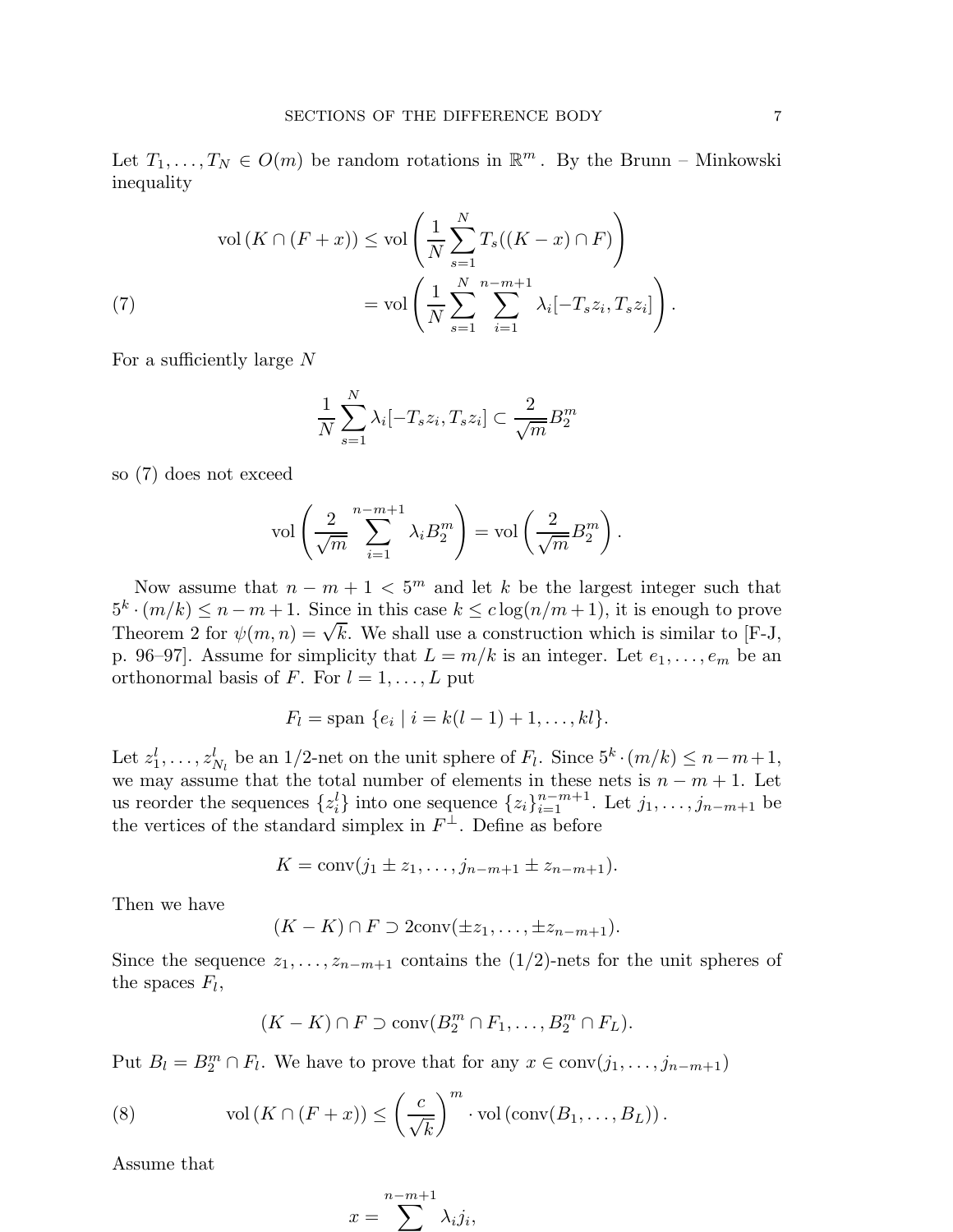where

$$
\lambda_i \ge 0
$$
 and  $\sum_{i=1}^{n-m+1} \lambda_i = 1$ .

Then as before we have

$$
K \cap (F + x) = \sum_{i=1}^{n-m+1} \lambda_i [-z_i, z_i] + x.
$$

Let  $T_1^l, \ldots, T_M^l : F_l \to F_l$ , be random rotations of  $F_l$ . Denote by  $I_l$  the set of indexes *i* for which  $z_i \in F_l$ . Then

$$
\frac{1}{M} \sum_{s=1}^{M} \sum_{i \in I_l} \lambda_i [-T_s^l z_i, T_s^l z_i] \subset \frac{2}{\sqrt{k}} \mu_l B_l.
$$

Here  $\mu_l = \sum_{i \in I_l} \lambda_i$ , so

$$
\sum_{l=1}^{L} \mu_l = 1.
$$

Arguing as before, we prove that

$$
\operatorname{vol}(K \cap (F + x)) \le \operatorname{vol}\left(\sum_{l=1}^{L} \frac{1}{M} \sum_{s=1}^{M} \sum_{i \in I_l} \lambda_i [-T_s^l z_i, T_s^l z_i]\right)
$$
  

$$
\le \operatorname{vol}\left(\sum_{l=1}^{L} \frac{2}{\sqrt{k}} \mu_l B_l\right)
$$
  

$$
= \left(\frac{2}{\sqrt{k}}\right)^m \cdot \left(\prod_{l=1}^{L} \mu_l\right)^k \cdot \left(\operatorname{vol}(B_1)\right)^L.
$$

By the inequality between the arithmetic and the geometric mean,

(9) 
$$
\text{vol}(K \cap (F+x)) \le \left(\frac{2}{\sqrt{k}}\right)^m \cdot L^{-kL} \cdot (\text{vol}(B_1))^L
$$

To complete the proof we apply the following easy Lemma, which can be proved by induction.

.

**Lemma 3.** Let  $\mathbb{R}^{kL} = F_1 \oplus \ldots \oplus F_{L}$ , where  $F_1, \ldots, F_L$  are mutually orthogonal subspaces of dimension k. Let  $B_l = B_2^{kL} \cap F_l$ . Then

$$
\text{vol}(\text{conv}(B_1,\ldots,B_L)) = \frac{(k!)^L}{(kL)!} \Big[ \text{vol}(B_1) \Big]^L.
$$

Remark. A generalization of this formula appears in [M].

Since

$$
\frac{(k!)^L}{(kL)!} \leq C^L \cdot L^{kL} = C^L \cdot L^m
$$

the inequality (8) follows from (9) and the Lemma.